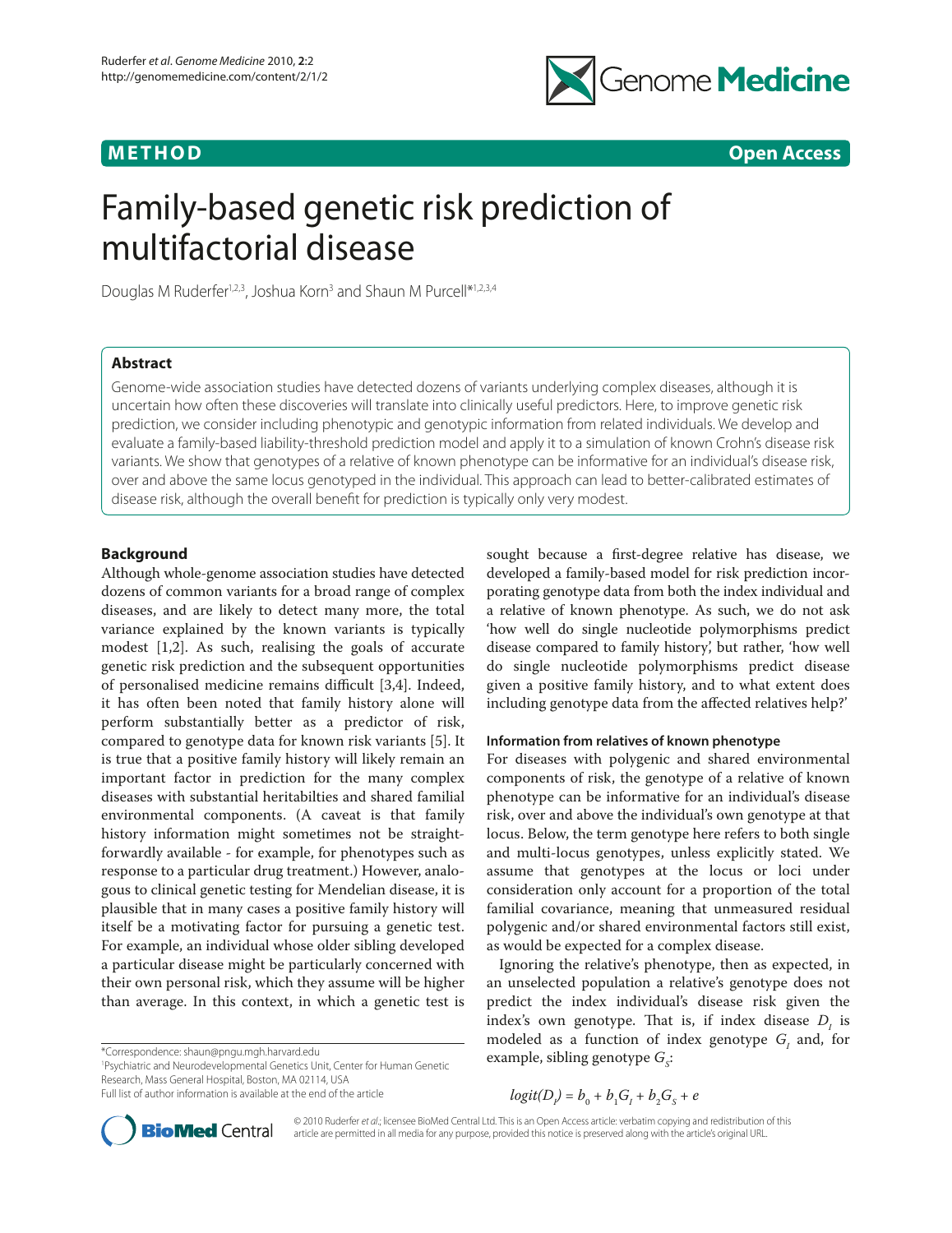then  $E(b_2) = 0$  even if  $E(b_1) \neq 0$ . However, if we know the phenotype of the sibling,  $D_{\rm S^{\prime}}$  and include it in the model:

$$
logit(D1) = b0 + b1G1 + b2G5 + b3D5 + e
$$

then if  $E(b_1) > 0$ , for example,  $E(b_2)$  will no longer equal zero. In fact, in this case,  $E(b_2) < 0$ , meaning that the sibling's genotype is informative for the index's disease risk, in the opposite direction compared to  $b_1$ .

Why is the sibling genotype conditional on index genotype and sibling phenotype informative for index disease risk? For a given risk locus, if the sibling is affected but has a low-risk genotype, this implies that the index is at higher risk than if the affected sibling has a high-risk genotype, conditional on the index's own genotype at that locus. In this scenario, the affected sibling's genotype acts as a surrogate for all other unmeasured risk factors: if the sibling has the low-risk genotype but still is affected, he or she is likely to have a higher rate of other, unobserved risk factors, either genetic or environmental. To the extent that these unobserved risk factors are shared among siblings, the affected sibling's genotype will therefore act as a surrogate for the index's unobserved risks. This is analogous to the epidemiological phenomenon of selection bias, in which an association arises due to shared but unmeasured factors.

In general, a lower genetic load of known risk variants in an affected relative will tend to increase the index's risk of disease, over and above the level of risk predicted by the index's own genotype. For the index, a higher genetic load still leads, as usual, to a higher predicted risk. (Note that if we did not know the index genotype, the affected relative's genotype would act as a surrogate for it. In this case, a higher load of known risk variants in the affected relative would predict a higher, not lower, risk in the index. Unless the affected relative is a monozygotic twin, prediction would naturally be worse than if we knew the actual index genotype.) In the rest of this report, we applied this observation to the problem of genetic risk prediction, asking whether the inclusion of genotypes from a relative of known phenotype can improve the accuracy of prediction.

#### **Methods**

#### **Prediction model incorporating family information**

Here we introduce a model in which the relative of known phenotype is an affected sibling; the basic approach can be easily extended to other and multiple relative types. Specifically, we wish to predict disease risk for the index individual, conditional on: their multilocus genotype at *V* known disease variants; their affected sibling's disease state; and additionally including the affected sibling's multilocus genotype.

For two siblings (with subscripts *I* and *S* for the index and affected sibling, respectively), we model disease state *D* given genotypes *G* at one or more loci. Estimates of population allele frequencies and relative risks for *G* are assumed to be known in advance. The probability that the index develops disease given both their and their affected sibling's genotype at a single locus is:

$$
P(D_j|G_jG_{S_j}D_S) = \frac{P(D_jD_S|G_jG_S)}{P(D_S|G_jG_S)}
$$

where  $P(D_i, D_s | G_i, G_s)$  and  $P(D_s | G_i, G_s) = \sum_{D_i} P(D_i, D_s | G_i, G_s)$ are directly obtained from the multivariate normal cumulative distribution function, assuming a liabilitythreshold model for disease risk.

The liability-threshold model assumes an unobserved, normally-distributed liability (*Q*); individuals with liability values above a threshold are affected. For threshold *t*:

$$
P(Q \geq t) = k
$$

where *k* is the specified population prevalence of disease. For two family members, the probability of joint sibling disease state *D* given genotypes *G* is:

$$
P(D_p D_s | G_p G_s) = P(Q_t \geq t, Q_s \geq t)
$$

and the joint cumulative distribution of *Q* is given by the multivariate normal distribution function:

$$
Q_{p}Q_{s} \to N \left( \begin{bmatrix} \mu_{I|G_{i}} \\ \mu_{S|G_{s}} \end{bmatrix}, \begin{bmatrix} \sigma_{A}^{2} + \sigma_{C}^{2} + \sigma_{E}^{2} & \sigma_{A}^{2}/2 + \sigma_{C}^{2} \\ \sigma_{A}^{2}/2 + \sigma_{C}^{2} & \sigma_{A}^{2} + \sigma_{C}^{2} + \sigma_{E}^{2} \end{bmatrix} \right)
$$

The expected value of *Q* is a function of the genotypes for each sibling,  $G<sub>I</sub>$  and  $G<sub>S</sub>$ ; the residual variance is partitioned into the components of variance representing  $\text{polygenes} (\sigma_A^2)$ , family-wide common environmental factors  $(\sigma_c^2)$  and individual-specific, or nonshared, factors, including measurement error  $(\sigma_E^2)$ . These variance components must be specified in advance - for example, from twin and family studies.

For a given individual, we use the likelihood ratio as a measure of risk of being affected,  $D_i$  versus unaffected,  $\overline{D}_j$ [6], extended here to incorporate genotypic and phenotypic information on the sibling,  $G_s$  and  $D_s$ :

$$
L = \frac{P(G_p G_{S} D_S | D_i)}{P(G_p G_{S} D_S | \overline{D}_i)}
$$

where:

$$
P(G_p G_s D_s | D_i) = \frac{P(D_i | G_p G_s D_s) P(G_p G_s D_s)}{\sum_{G_i} P(D_i | G_p G_s D_s) P(G_p G_s D_s)}
$$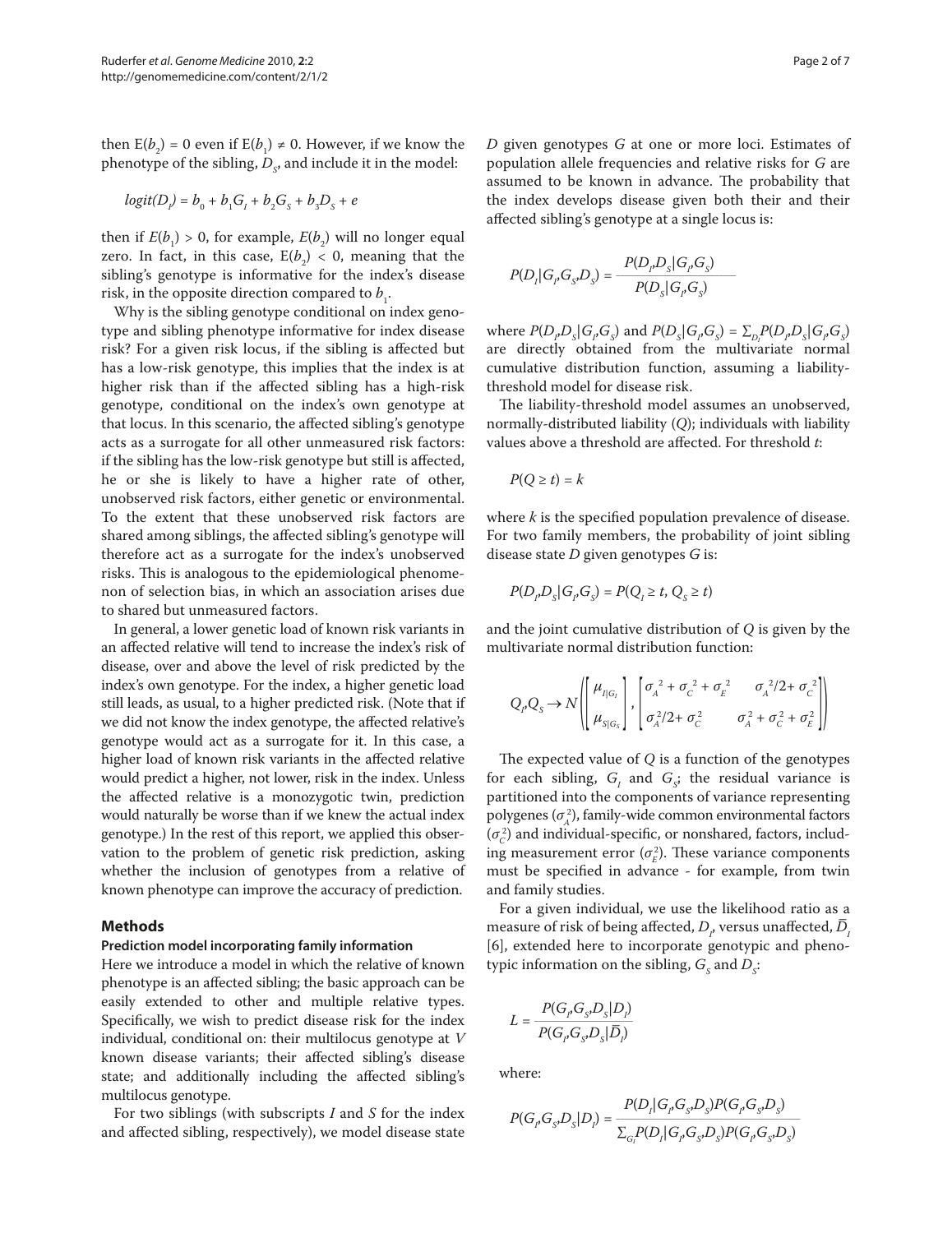and:

$$
P(G_p G_s D_s) = P(G_p G_s | D_s) P(D_s)
$$

The population joint sibship genotype frequencies  $P(G_p G_s)$  are calculated assuming random mating and Hardy-Weinberg equilibrium in the population, summing over all possible parental mating and transmission types. Conditioning on proband disease state, then:

$$
P(G_p G_s | D_s) = \frac{P(D_s | G_p G_s) P(G_p G_s)}{\sum_{G_p G_s} P(D_s | G_p G_s) P(G_p G_s)}
$$

These likelihoods can be combined across multiple independent loci, as  $log(L_M) = \sum_{\nu} log(L_{\nu})$  where  $L_{\nu}$  is the likelihood ratio for variant *v*. Then, following Yang *et al*. [6], the risk of disease for the index is given by:

$$
P(D_i | G_j G_s D_s) = \frac{L_M P(D_i | D_s)}{1 - P(D_i | D_s) + L_M P(D_i | D_s)}
$$

#### **Simulation study of Crohn's disease variants**

We simulated data to approximate the set of 30 risk variants reported in Barrett *et al*. [8] as follows. We set the disease prevalence to  $k = 1/250$ . (In practice, determination of affection status was based on fixed threshold on the normal liability scale, and so the implied prevalence will vary slightly around 1/250 when non-null genetic effects are specified. This effect is very small and does not impact the comparisons of methods and conclusions, however.) The risk allele frequency (RAF) and genotypic relative risk (GRR) for each variant are reported in Table 1. Given *k*, RAF and GRR for each variant, we estimated the implied additive genetic value *a* by numerical optimization.

In all cases, we set the polygenic variance components  $\sigma_A^2 = 0.7$ ,  $\sigma_C^2 = 0.2$  and  $\sigma_E^2 = 0.1$ , which implies a risk to individuals with at least one affected sibling of 0.11 and, therefore, a sibling relative risk of 28.6 [7]. Note that the performance of the family model depends on the residual sibling correlation:

$$
\frac{\sigma_A^2/2 + \sigma_C^2}{\sigma_A^2 + \sigma_C^2 + \sigma_E^2}
$$

and not just the individual values of values of  $\sigma_A^2$  and  $\sigma_C^2$ (that is, all pairs of values that yield the same implied sibling correlation will show identical performance).

For the unselected population we simulated 500,000 nuclear families, each with two siblings. For the

| Page 3 of 7 |  |  |  |
|-------------|--|--|--|
|-------------|--|--|--|

#### **Table 1. Crohn's disease model specification**

| <b>RAF</b> | GRR  | а     | VE    |  |
|------------|------|-------|-------|--|
| 0.018      | 3.99 | 0.504 | .0090 |  |
| 0.533      | 1.28 | 0.098 | .0048 |  |
| 0.425      | 1.25 | 0.083 | .0034 |  |
| 0.899      | 1.31 | 0.135 | .0033 |  |
| 0.387      | 1.25 | 0.083 | .0032 |  |
| 0.152      | 1.35 | 0.106 | .0029 |  |
| 0.677      | 1.22 | 0.080 | .0028 |  |
| 0.463      | 1.21 | 0.071 | .0025 |  |
| 0.478      | 1.20 | 0.067 | .0023 |  |
| 0.678      | 1.20 | 0.072 | .0022 |  |
| 0.780      | 1.21 | 0.079 | .0022 |  |
| 0.221      | 1.25 | 0.079 | .0022 |  |
| 0.933      | 2.50 | 0.130 | .0021 |  |
| 0.125      | 1.32 | 0.097 | .0021 |  |
| 0.565      | 1.18 | 0.062 | .0019 |  |
| 0.565      | 1.18 | 0.062 | .0019 |  |
| 0.697      | 1.18 | 0.064 | .0017 |  |
| 0.271      | 1.20 | 0.065 | .0016 |  |
| 0.090      | 1.33 | 0.099 | .0016 |  |
| 0.243      | 1.19 | 0.061 | .0014 |  |
| 0.386      | 1.16 | 0.053 | .0013 |  |
| 0.289      | 1.17 | 0.055 | .0013 |  |
| 0.345      | 1.16 | 0.053 | .0013 |  |
| 0.682      | 1.14 | 0.049 | .0010 |  |
| 0.389      | 1.13 | 0.043 | .0009 |  |
| 0.473      | 1.12 | 0.040 | .0008 |  |
| 0.348      | 1.12 | 0.040 | .0007 |  |
| 0.017      | 1.54 | 0.149 | .0007 |  |
| 0.708      | 1.11 | 0.038 | .0006 |  |
| 0.619      | 1.08 | 0.027 | .0004 |  |

Values used to generate simulated Crohn's disease samples. RAF, risk allele frequency; GRR, genotypic relative risk, estimated from the reported odds ratios; *a*, additive genetic value; VE, variance explained.

family-history positive population, we simulated 100,000. Fewer replicates were required due to the much higher baseline rate for  $D<sub>I</sub>$  in this population.

## **Results and discussion**

### **Single locus example**

To illustrate the approach, we analytically calculated the expected risk under a variety of models, based on information from a single locus - rs2188962 - one of the Crohn's disease loci identified in a recent meta-analysis [8], setting the GRR to 1.25 and the RAF to 0.425. Prevalence, additive polygenic and shared environmental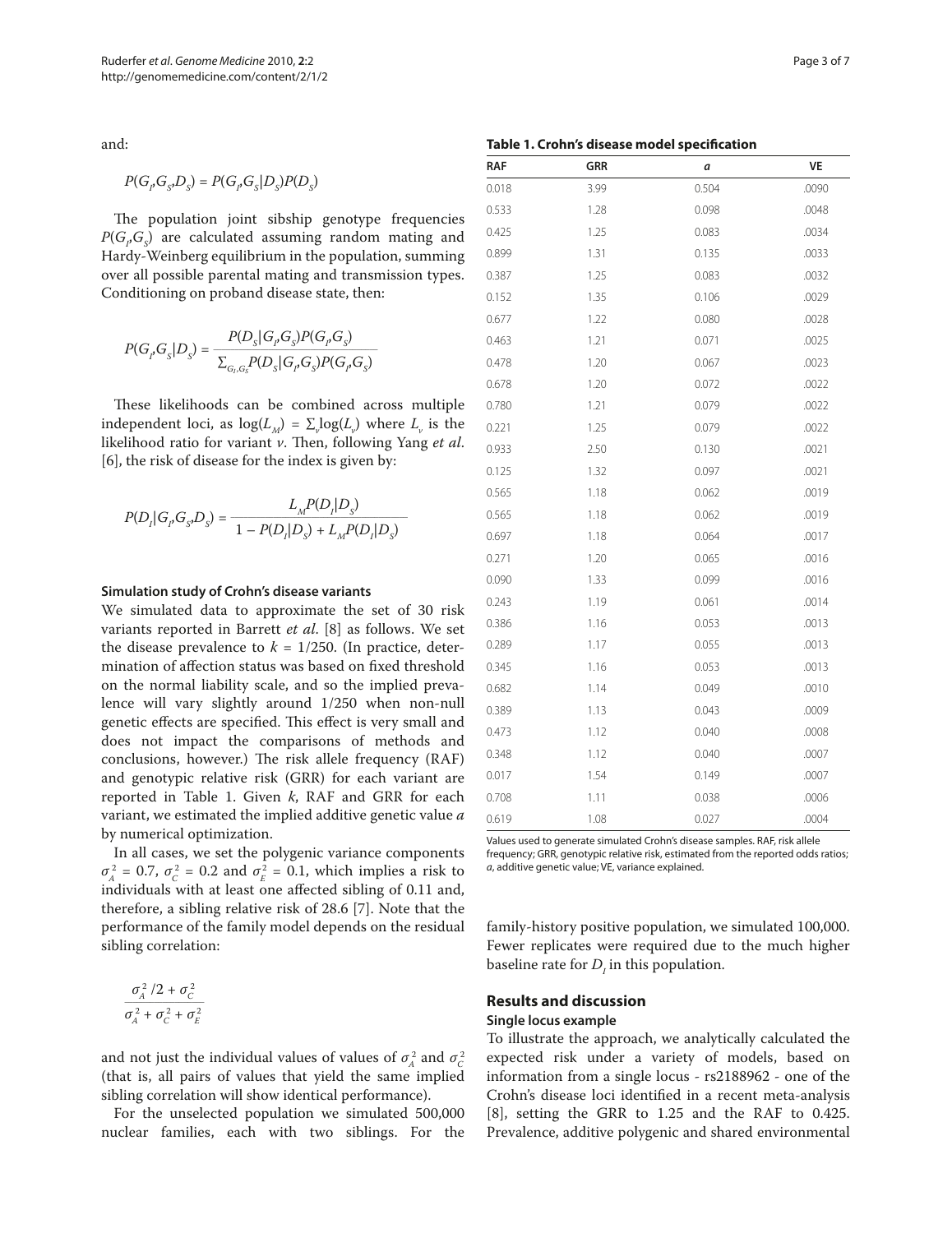

components of variance were set to approximate known values for Crohn's disease, as described above. Figure 1 shows the predicted disease risks under five models: no information,  $P(D_j)$ ; conditional on index genotype,  $P(D_j|G_j)$ ; conditional on having an affected sibling status alone,  $P(D_{I}|D_{S})$ ; as above, including index genotype,  $P(D_{I}|G_{I}D_{S})$ ; as above, including sibling genotype,  $P(D<sub>I</sub>|G<sub>I</sub>, G<sub>S</sub>, D<sub>S</sub>)$ .

Conditional on index genotype, the affected sibling's genotype further stratifies risk, but with the low-risk genotype predicting increased risk for the index. Values of  $P(D_i|G)$  only range around  $P(D_i)$ , from 0.32% to 0.52% for the low-risk to high-risk homozygotes, whereas  $P(D_i | G_i G_s D_s)$  shows a much greater range around  $P(D<sub>i</sub>|D<sub>s</sub>)$ , from 8.9% to 14.6%. The predicted risks shown here were reproduced by simulating data under this model and calculating the proportion of index cases for each configuration (data not shown).

Figure 2 illustrates the relative performance of the different models under varying levels of effect size and background residual familial variance. In general, the absolute and relative impact of the affected sibling's genotype increases with both of these factors.

#### **Crohn's disease simulation**

We next performed a simulation as described above that included all 30 Crohn's disease variants reported in Barrett *et al*. [8], which collectively account for 6.4% of the total variance (calculated assuming a liabilitythreshold model and assuming additivity across loci on the scale of liability). We first simulated a simple unascertained sample of nuclear families, each with two siblings (that is,  $D<sub>s</sub>$  will only be affected at the usual population prevalence). Second, we used rejection sampling to simulate an ascertained sample in which at least one sibling was affected  $(D<sub>s</sub>$  is always affected). For each simulated family, we calculated the risk for the index being affected,  $D_{p}$  using the methods described above.

We evaluated performance using three metrics: the area under the receiver operating characteristic (ROC) curve (AUC); the squared correlation between true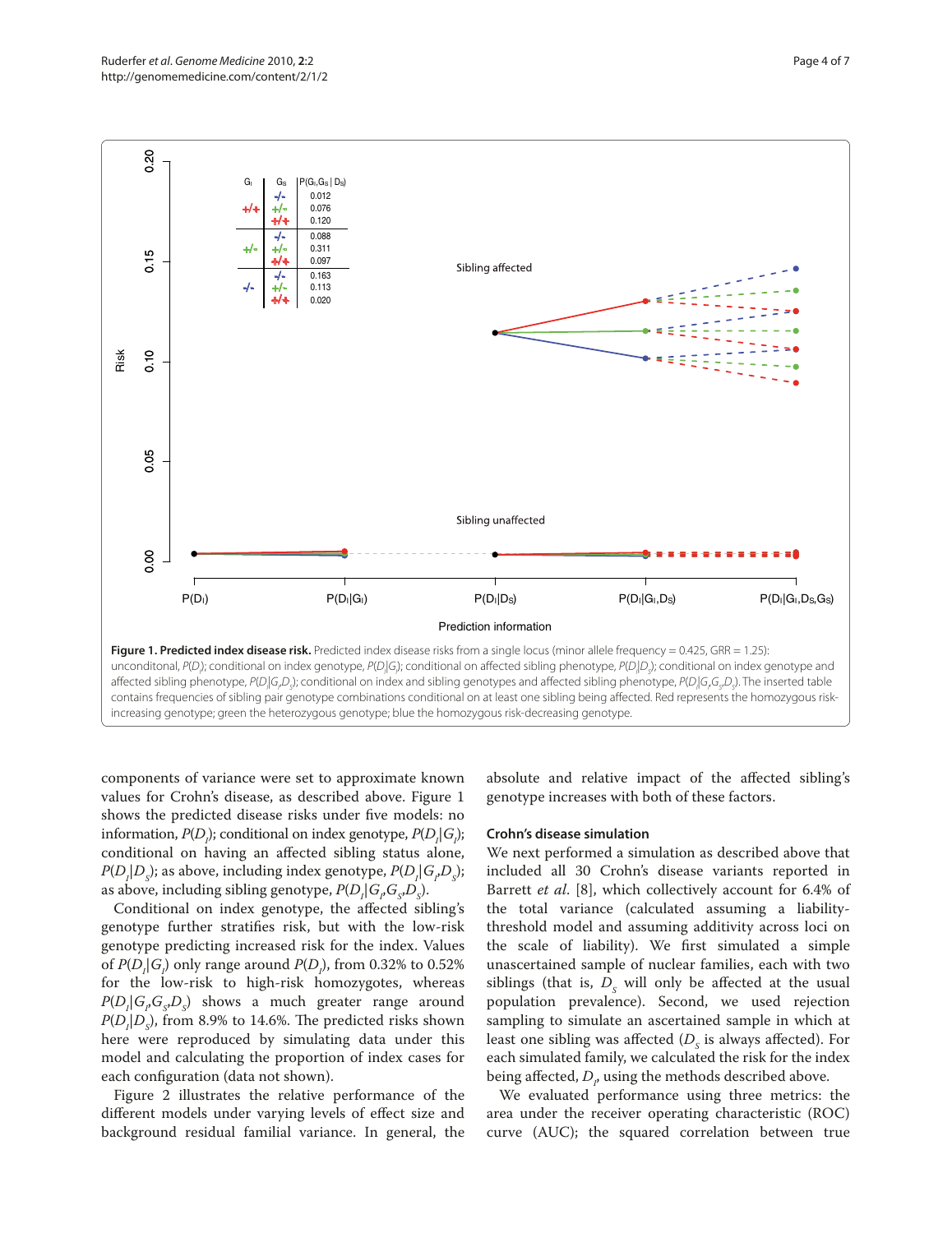

disease state and predicted risk  $(R^2)$ ; and the enrichment in the rate of cases versus the population prevalence for individuals in the highest 1, 5, or 10% of estimated risk  $(T_1, T_5, T_1)$  and  $T_{10}$ ). We assessed performance for three models:  $P(D_i|G_i)$ ,  $P(D_i|G_iD_s)$  and  $P(D_i|G_iG_sD_s)$ . All results are shown in Table 2.

We first describe results for the general population, in which nuclear families were generated without any ascertainment on disease. As expected, compared to the basic model  $P(D<sub>I</sub>|G<sub>I</sub>)$ , the inclusion of a sibling phenotype  $D<sub>s</sub>$  (which might be affected or unaffected) improved both risk prediction for the index, particularly as indexed by  $R<sup>2</sup>$  (0.054 to 0.085). The enrichment of cases in the highest-ranked  $1\%$  ( $T_1$ ) more than doubled (7.39 to 15.9). In this population, however the addition of the sibling's genotypes  $G<sub>s</sub>$  added only marginal benefit in terms of AUC and *R*<sup>2</sup> , and no benefit for the *T* metrics.

In the second population, we ascertained for a positive family history (that is,  $D_{\rm s}$  is always affected). Of note,

compared to the unselected population, the AUC and *R*<sup>2</sup> metrics are considerably lower in this high-risk population, whereas the *T* metrics are substantially higher (largely reflecting the high sibling relative risk for this disease). That the discriminative performance of a test may vary depending on the characteristics of the population it is deployed in may have important implications for the generalizability of studies that claim a certain AUC, which is not an invariant property of the test alone but depends on the context in which it is used.

In terms of discrimination, the basic  $P(D<sub>1</sub>|G<sub>1</sub>)$  model as expected yields near identical results compared to  $P(D<sub>I</sub>|G<sub>I</sub>,D<sub>S</sub>)$ , as all siblings are affected in this population; we therefore omit this model here. However, the absolute values of predicted risk based on  $P(D_i|G_i)$  will be very poorly calibrated, as this model ignores the presence of a positive family history. For example, for individuals with a predicted risk of  $0.1 \pm 0.01$  from the  $P(D_i | G_i, D_s)$  model, we observed a rate of 0.099 cases in the simulated data.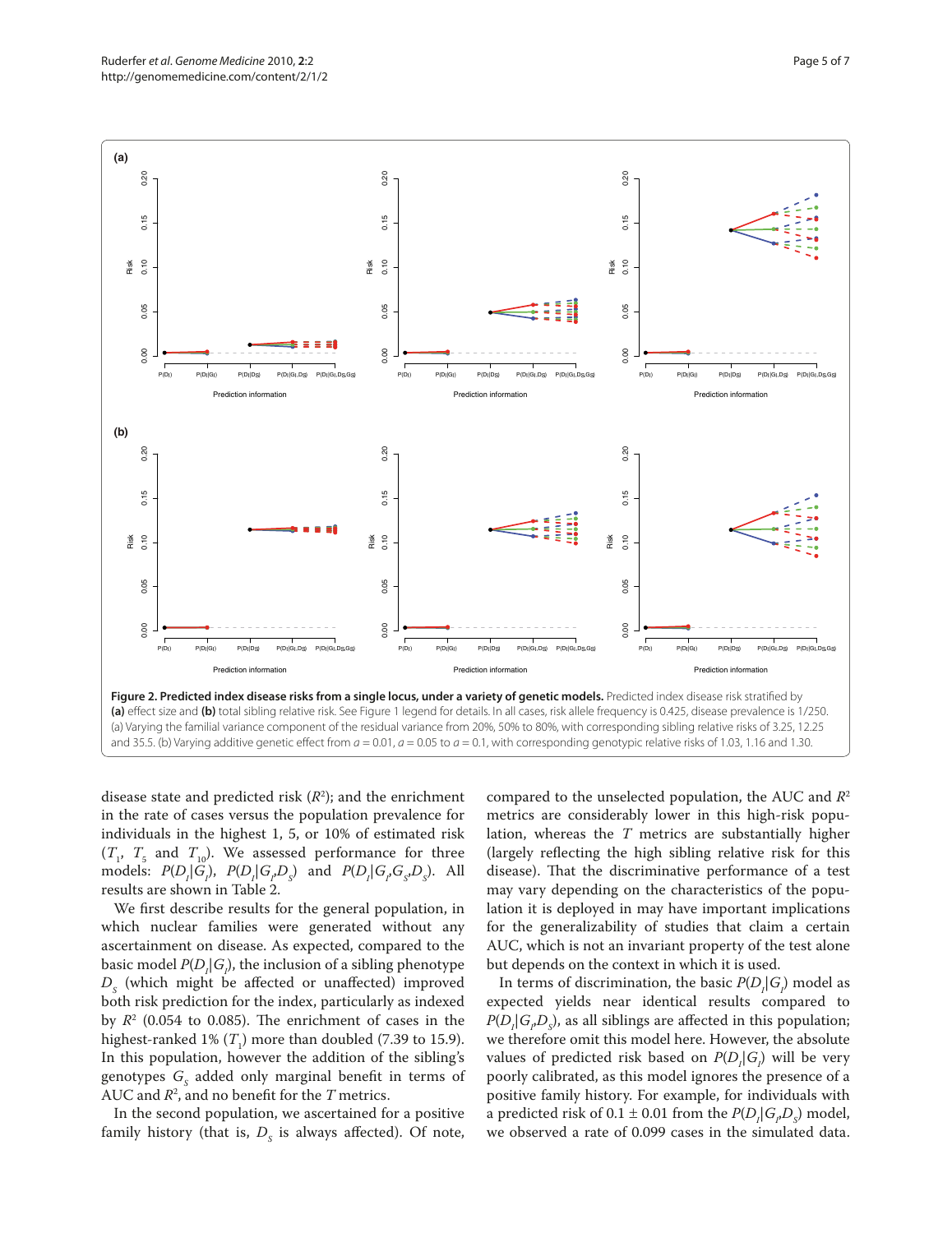**Table 2. Crohn's disease simulation results**

| Model                                  | <b>AUC</b> | R <sup>2</sup> |       | Т,    | $T_{10}$ |  |  |
|----------------------------------------|------------|----------------|-------|-------|----------|--|--|
| General population                     |            |                |       |       |          |  |  |
| P(D,  G)                               | 0.708      | 0.054          | 739   | 4.21  | 3.23     |  |  |
| P(D,  G, D)                            | 0.726      | 0.085          | 15.90 | 5.71  | 3.91     |  |  |
| P(D,  G, G, D)                         | 0.735      | 0.094          | 15.88 | 5.80  | 3.94     |  |  |
| Selected population (affected sibling) |            |                |       |       |          |  |  |
| P(D,  G, D)                            | 0.628      | 0.042          | 71 25 | 60.25 | 53.75    |  |  |
| $P(D_i G_iG_oD_o)$                     | 0.648      | 0056           | 82.00 | 67 20 | 58.48    |  |  |

Performance characteristics for tests based on the 30 Crohn's disease variants. Index individuals and their siblings were simulated in the unselected and selected (family history positive/affected sibling) scenarios. The prediction models estimate risk based on the index genotype *G<sub>I</sub>* and optionally sibling's phenotype  $D_{\mathcal{S}}$  and genotype  $G_{\mathcal{S}}$ . The metrics are the area under the ROC curve (AUC), the squared correlation between disease state and risk (*R*<sup>2</sup> ) and the relative enrichment of cases in the top 1, 5 and 10% of individuals with the highest risk scores relative to the baseline risk for that population ( $T_{1}$ ,  $T_{5}$  and  $T_{10}$ ). See main text for details.

However, based on  $P(D_{I}|G_{I})$ , these same individuals had a mean predicted risk of only 0.0037. In other words, by not conditioning on known affected sibling status, the prediction model will dramatically underestimate the absolute risks.

Finally, we considered whether adding sibling genotypes improved prediction in this family-history positive population. We observed negligible improvement in AUC  $(1.03\text{-}fold\text{ increase})$  but a larger increase for  $R^2$   $(1.33\text{-}fold,$ 0.042 to 0.056). There were also increases in the alreadylarge *T* metrics. As expected, the benefit derived from including sibling genotypes is larger in the ascertained population because, for a relatively rare but highly familial disease, affected siblings will be more informative than unaffected siblings. In the family-history positive population, adding affected sibling genotypes offers some advantage, although likely not enough to ever fundamentally change the discriminative utility of a test.

Including affected sibling genotypes can improve the calibration of predicted risks somewhat and lead to a greater stratification of risk, as apparent in Figure 1. We can quantify the risk stratification depicted in Figure 1 in terms of a metric δ. Comparing two sets of predicted risks, we define  $\delta$  as the expected change in risk, calculated as  $\sum_i |P_i - Q_i|/N$  of *N* total individuals, where  $P_i$  is the probability of disease in the individual before the test and  $Q_i$  is the probability afterwards. This is one way of characterizing the personal impact of a test: the expected change in estimated risk pre- versus post-test. In the family-history positive population,  $\delta$  for  $P(D_i | G_i, D_s)$  is 0.035; the incremental  $\delta$  going from the risks estimated based on  $P(D_i|G_i,D_s)$  to  $P(D_i|G_i,G_s,D_s)$  is 0.02. In other words, updating one's risk based on an affected sibling's genotype would be expected to change one's predicted risk 57% (0.02/0.035) as much as the initial test (in the unselected population, this value is 50%).

**Including additional and/or unaffected family members**

We also considered models in which additional affected family members are included in the model: for example, individuals in multiplex families with an affected sibling and an affected parent, or two affected siblings. In general, we do see improvement from incorporating the genotypes of these additional affected relatives, although there tends to be a diminishing return (data not shown).

In practice, for most diseases, being of relatively low frequency (for example, under 10%), only affected relatives will contribute information, compared to relatives known to be disease-free. In addition, determination that an individual is disease-free with respect to life-time risk might be difficult.

#### **Limitations**

One caveat is that if the known variants used in the test themselves account for the entire familial covariance, then genotypes from phenotyped relatives will not contribute any additional information. This is unlikely to be the case in the foreseeable future for most diseases, however; it would imply that we have already maximized the potential of genetic risk prediction.

For this work we have assumed a particular model for risk, additivity on the scale of liability, which in practice approximates a multiplicative model on the scale of risk. This implies that the same risk ratio will correspond to a larger absolute risk difference if there is a higher baseline risk: for example, 1% versus 2% and 5% versus 10% both imply risk ratios of 2, but varying absolute risk differences. This effect is evident in Figure 1, in which genotype leads to a greater stratification of absolute risk in individuals with an affected sibling. Whether or not the implied penetrances for individuals with a positive family history actually follow this model is a question that ultimately should be empirically addressed, to indicate the adequacy of the risk model. However, this does not alter the qualitative principle outlined here that relatives' genotypes and phenotypes are informative for an individual's disease risk.

#### **Conclusions**

We observed that the genotypes of relatives of known phenotype are informative for an individual's risk, independent of the same risk variants measured in the index individual. We sought to determine whether this phenomenon could be of use in the context of genetic disease risk prediction. We described and evaluated a prediction model for individuals with one or more affected first-degree relatives. Our model has the key feature of incorporating genotype information from relatives to improve the accuracy of prediction. The basic insight - that affected relatives' genotypes are informative about an individual's risk for a multifactorial, polygenic